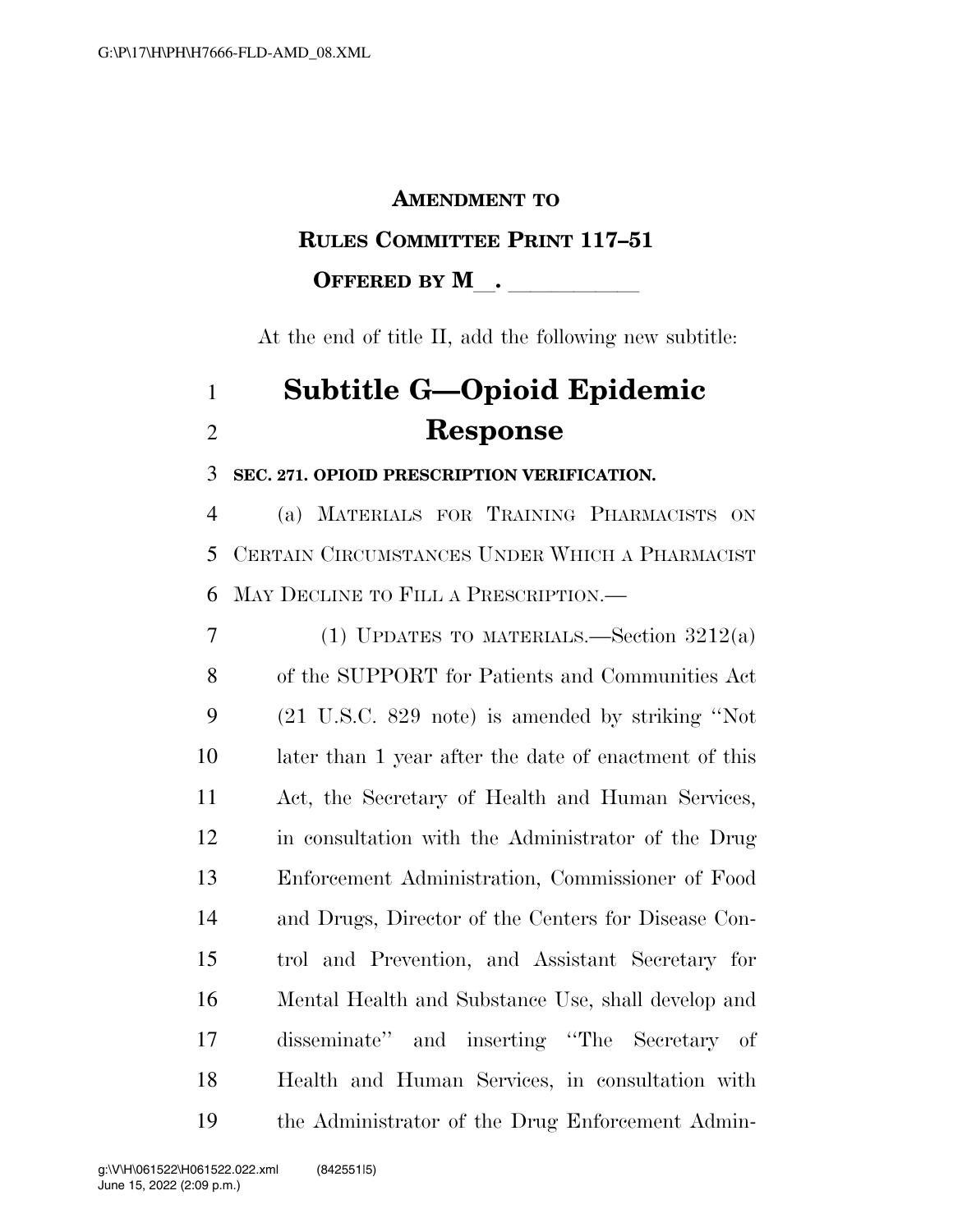| $\mathbf{1}$   | istration, Commissioner of Food and Drugs, Direc-         |
|----------------|-----------------------------------------------------------|
| $\overline{2}$ | tor of the Centers for Disease Control and Preven-        |
| 3              | tion, and Assistant Secretary for Mental Health and       |
| $\overline{4}$ | Substance Use, shall develop and disseminate not          |
| 5              | later than 1 year after the date of enactment of this     |
| 6              | Act, and update periodically thereafter".                 |
| 7              | (2) MATERIALS INCLUDED.—Section $3212(b)$ of              |
| 8              | the SUPPORT for Patients and Communities Act              |
| 9              | $(21 \text{ U.S.C. } 829 \text{ note})$ is amended—       |
| 10             | $(A)$ by redesignating paragraphs $(1)$ and               |
| 11             | $(2)$ as paragraphs $(2)$ and $(3)$ , respectively; and   |
| 12             | $(B)$ by inserting before paragraph $(2)$ , as            |
| 13             | so redesignated, the following new paragraph:             |
| 14             | $\lq(1)$ pharmacists on how to verify the identity        |
| 15             | of the patient;".                                         |
| 16             | (3) MATERIALS FOR TRAINING ON PATIENT                     |
| 17             | VERIFICATION .—Section 3212 of the SUPPORT                |
| 18             | for Patients and Communities Act (21 U.S.C. 829           |
| 19             | note) is amended by adding at the end the following       |
| 20             | new subsection:                                           |
| 21             | "(d) MATERIALS FOR TRAINING ON VERIFICATION               |
| 22             | OF IDENTITY.—Not later than 1 year after the date of      |
| 23             | enactment of this subsection, the Secretary of Health and |
| 24             | Human Services, after seeking stakeholder input in ac-    |
| 25             | cordance with subsection $(c)$ , shall—                   |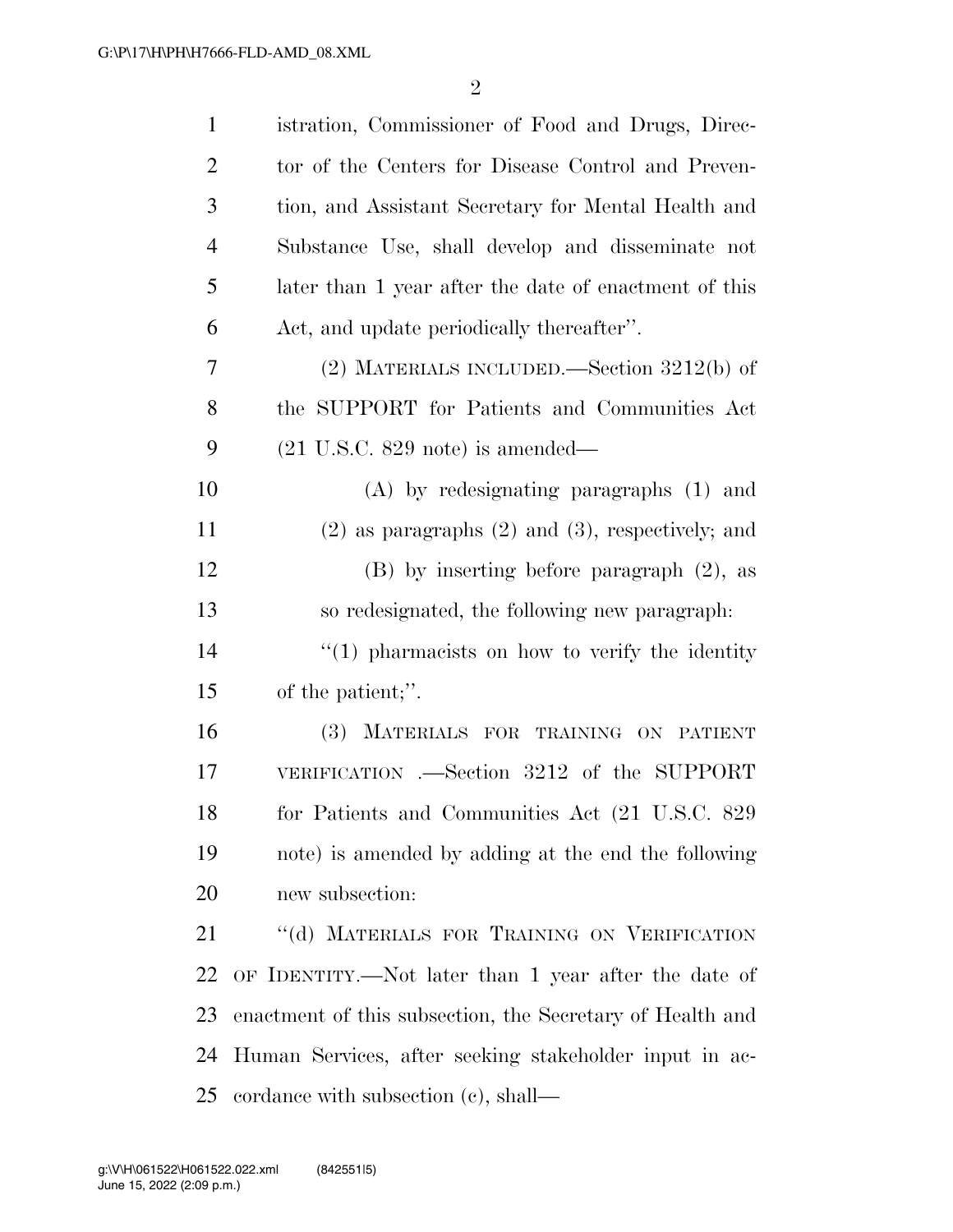| $\mathbf{1}$   | $\lq(1)$ update the materials developed under sub-          |
|----------------|-------------------------------------------------------------|
| $\overline{2}$ | section (a) to include information for pharmacists on       |
| 3              | how to verify the identity the patient; and                 |
| $\overline{4}$ | $"(2)$ disseminate, as appropriate, the updated             |
| 5              | materials.".                                                |
| 6              | (b) INCENTIVIZING STATES TO FACILITATE RESPON-              |
| 7              | SIBLE, INFORMED DISPENSING OF CONTROLLED SUB-               |
| 8              | STANCES.                                                    |
| 9              | (1) IN GENERAL.—Section 392A of the Public                  |
| 10             | Health Service Act (42 U.S.C. 280b–1) is amend-             |
| 11             | $ed$ —                                                      |
| 12             | (A) by redesignating subsections (c) and                    |
| 13             | (d) as subsections (d) and (e), respectively; and           |
| 14             | (B) by inserting after subsection (b) the                   |
| 15             | following new subsection:                                   |
| 16             | "(c) PREFERENCE.—In determining the amounts of              |
| 17             | grants awarded to States under subsections (a) and (b),     |
|                | 18 the Director of the Centers for Disease Control and Pre- |
| 19             | vention may give preference to States in accordance with    |
| 20             | such criteria as the Director may specify and may choose    |
| 21             | to give preference to States that—                          |
| 22             | $\lq(1)$ maintain a prescription drug monitoring            |
| 23             | program;                                                    |
| 24             | $\lq(2)$ require prescribers of controlled substances       |
| 25             | in schedule II, III, or IV to issue such prescriptions      |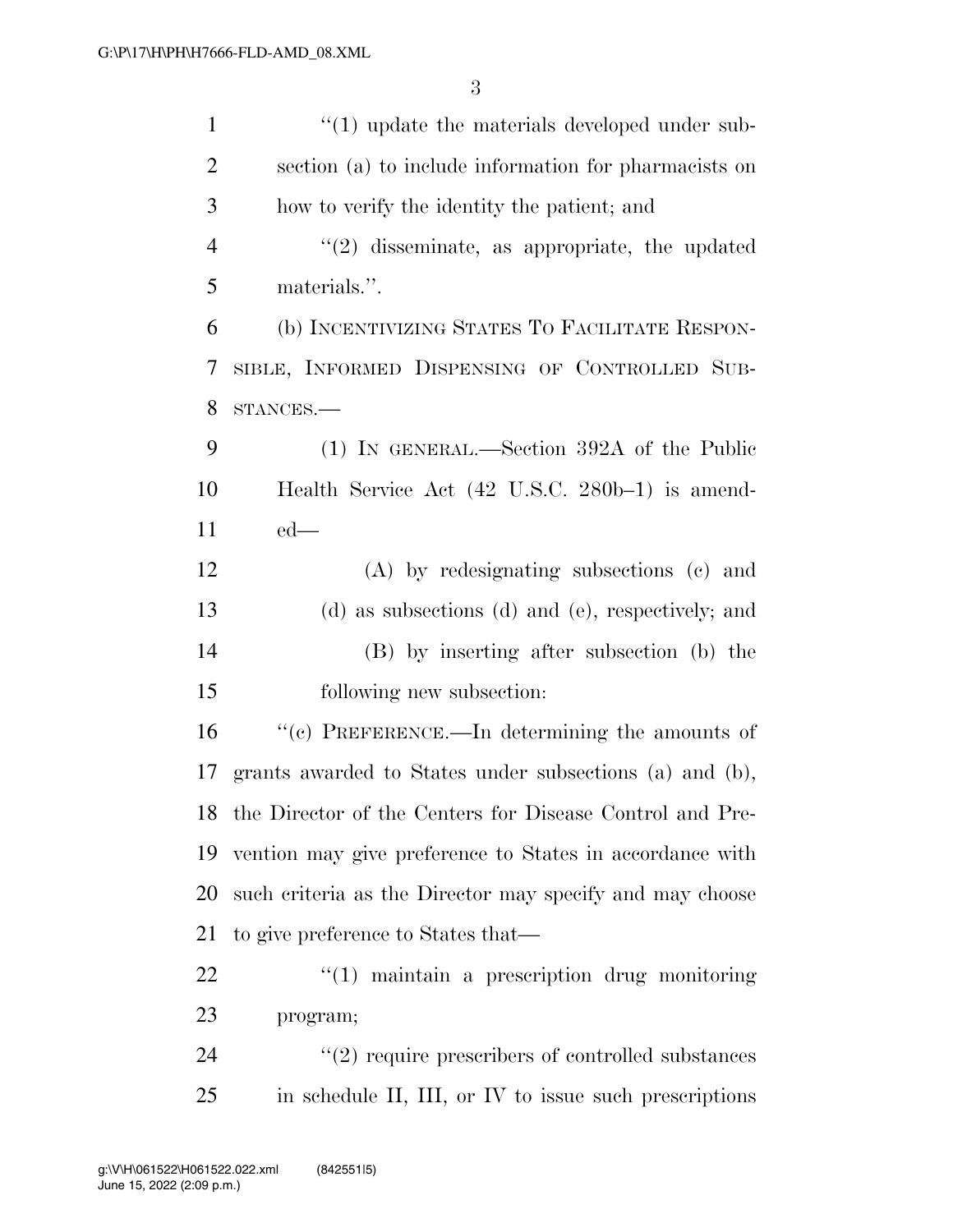| $\mathbf{1}$   | electronically, and make such requirement subject to |
|----------------|------------------------------------------------------|
| 2              | exceptions in the cases listed in section 1860D-     |
| 3              | $4(e)(7)(B)$ of the Social Security Act; and         |
| $\overline{4}$ | "(3) require dispensers of such controlled sub-      |
| 5              | stances to enter certain information about the pur-  |
| 6              | chase of such controlled substances into the respec- |
| 7              | tive State's prescription drug monitoring program,   |
| 8              | including—                                           |
| 9              | "(A) the National Drug Code or, in the               |
| 10             | case of compounded medications, compound             |
| 11             | identifier;                                          |
| 12             | $\lq\lq$ (B) the quantity dispensed;                 |
| 13             | $\lq\lq$ (C) the patient identifier; and             |
| 14             | $\lq\lq$ (D) the date filled.".                      |
| 15             | (2) DEFINITIONS.—                                    |
| 16             | $(A)$ In GENERAL.—Subsection $(d)$ of sec-           |
| 17             | tion 392A of the Public Health Service Act (42)      |
| 18             | U.S.C. 280b-1), as redesignated by paragraph         |
| 19             | $(1)(A)$ , is amended to read as follows:            |
| 20             | "(d) DEFINITIONS.—In this section:                   |
| 21             | CONTROLLED SUBSTANCE.—The<br>(1)<br>term             |
| 22             | 'controlled substance' has the meaning given that    |
| 23             | term in section 102 of the Controlled Substances     |
| 24             | Act.                                                 |